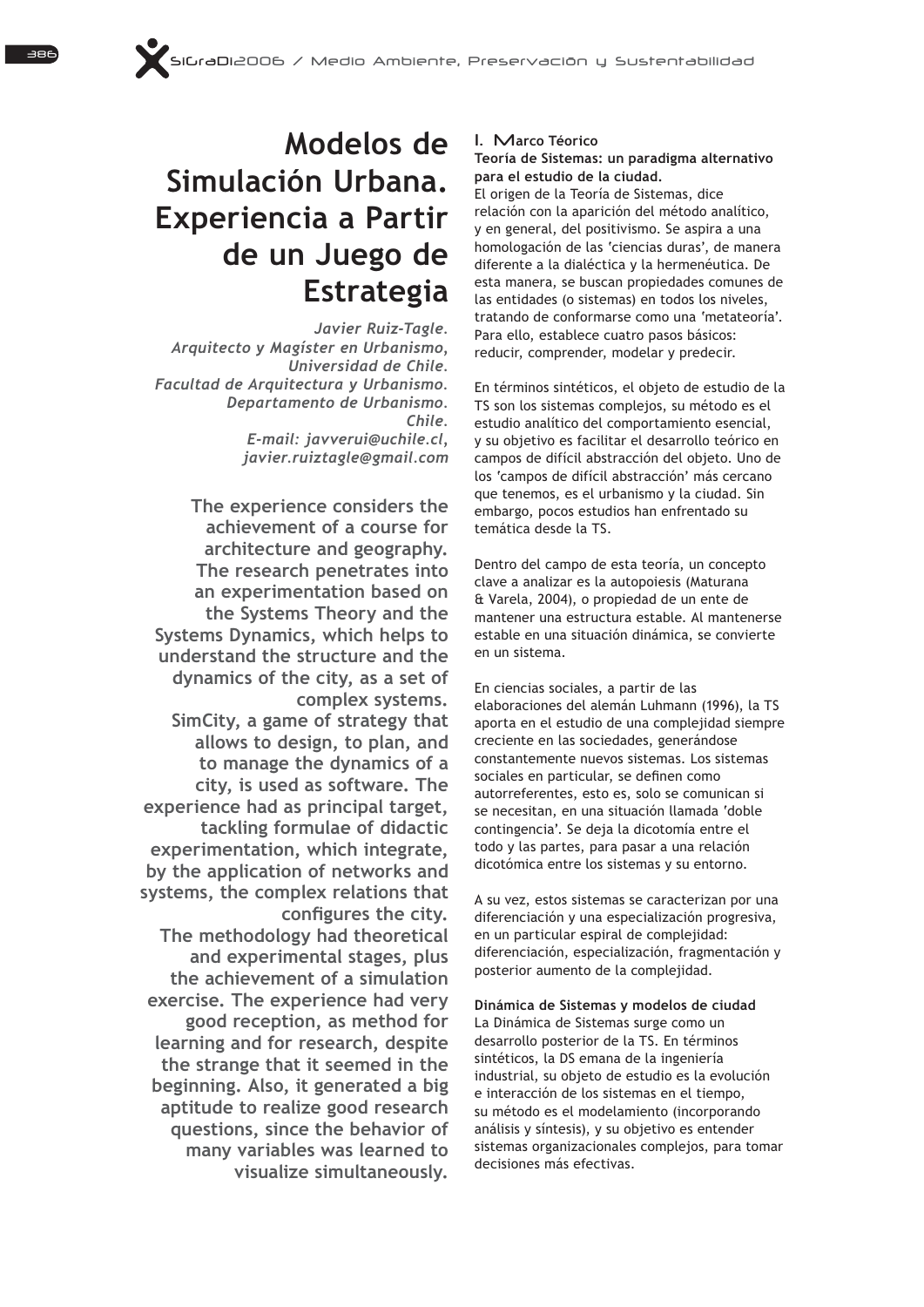Se entiende a las organizaciones acá, como sistemas sociales complejos, dinámicos y no lineales, en contraposición al análisis clásico de lo estático, local y lineal. Si antes se pretendía pronosticar y optimizar el futuro, la DS pretende estudiar múltiples futuros posibles con respecto a diferentes estrategias.

La organización y planificación de los sistemas dinámicos no puede estar basada únicamente en el pasado. Se deben descubrir estructuras causales en los sistemas, es decir, sus lógicas de comportamiento, de manera de relacionar las decisiones con las consecuencias. De esta manera, la DS plantea, más allá de predecir, el hecho de revelar los supuestos ocultos ante interpretaciones obvias o socialmente asumidas.

A partir de la idea de que un modelo es una idealización de una realidad, utilizada para plantear y analizar la naturaleza de un problema de manera simplificada, el modelamiento operativo dentro de la perspectiva de la DS, representa un laboratorio libre de riesgos, expresado en diagramas de causalidad, definiendo los límites de cada sistema, e incorporando variables exógenas y endógenas.

**¿Puede la ciudad ser entendida como un**  sistema dinámico? Si se la entiende como una suma de elementos o entidades (estáticos y móviles, físicos y sociales) en interacción, que tienen a su vez distintos modos de comportamiento, en un espacio determinado, estamos ante la presencia de un sistema dinámico, siempre que consideremos irrelevantes algunos aspectos.

*i*Qué aporte significa estudiar la ciudad como modelo sistémico dinámico? De partida, enfrentar la visión sectorial que se tiene de las partes de la disciplina. El sistema de transporte, el sector vivienda, las áreas verdes, la infraestructura, los servicios, etc. El enfoque sistémico, siempre con la ayuda de herramientas tecnológicas de resolución de complejidades, permite analizar tanto la totalidad de la ciudad como gran sistema, y pequeños sectores como susbsistemas no aislados.

## 2. Antecedentes De La Experiencia De **Investigación**

La experiencia considera la realización de un curso de pregrado para arquitectura y geografía, en paralelo con una investigación entre docentes y estudiantes. Para esto, se utilizan técnicas de aprendizaje y simulación de sistemas urbanos, interpretando su desarrollo, dirección y control.

En ello se utiliza un software configurado como juego de estrategia, denominado SimCity. Los modelos que implica, en cuanto contienen datos, variables, y expresiones tridimensionales, permiten aislar factores y representar estrategias de acción en el encuadre de una variedad de escenarios posibles, combinando técnicas habituales en el uso de sistemas de información geográfica, herramientas normativas, de gestión, de planificación y de diseño urbano.

En términos de programación, SimCity es un juego configurado en base a 'agentes'. Éstos pueden ser elementos del paisaje, unidades de vivienda, unidades de comercio, unidades de industria, infraestructura de transporte, infraestructura de energía y saneamiento, v equipamiento cívico. La característica principal de los 'agentes', es que poseen un comportamiento lógico propio ante otros estímulos y/o ante otros agentes, lo que se traduce ciertamente en un sistema, según el marco teórico anteriormente expuesto.

De esta manera, todos estos elementos interactúan en un gran sistema, generando diferentes desarrollos ante diferentes decisiones de diseño y planificación urbana, y la forma de administrarlas. A su vez, la interface del programa dispone de una serie de indicadores que van dando cuenta de la situación de la ciudad creada.

Los indicadores urbanos más útiles, los podemos clasificar en cuatro grupos:

- i) Medición de demanda de residencia, comercio, e industria.
- ii) Cartas de información geográfica: muestran zonificaciones de peligro de incendio, crimen, cobertura de educación, demanda habitacional, cobertura de agua potable, cobertura de electricidad, estado del tráfico, zonas por uso de suelo, valor del suelo, 'rating' del alcalde, edad de habitantes, cobertura de salud, contaminación del aire, contaminación del agua, recolección y tratamiento de basuras.
- iii) Gráficos de comportamiento en el tiempo de: muestran valores de crimen, suministro de energía, suministro de agua, contaminación del aire, empleo y población, contaminación del agua, recolección de basuras, cobertura de educación, educación por edad, población por edad, esperanza de vida, ingreso per cápita, ingresos v/s egresos municipales, fondos municipales, demanda RCI (residencia, comercio e industria), 'rating' del alcalde, volumen de tráfico.
- iv) Presupuesto mensual; ingresos y egresos.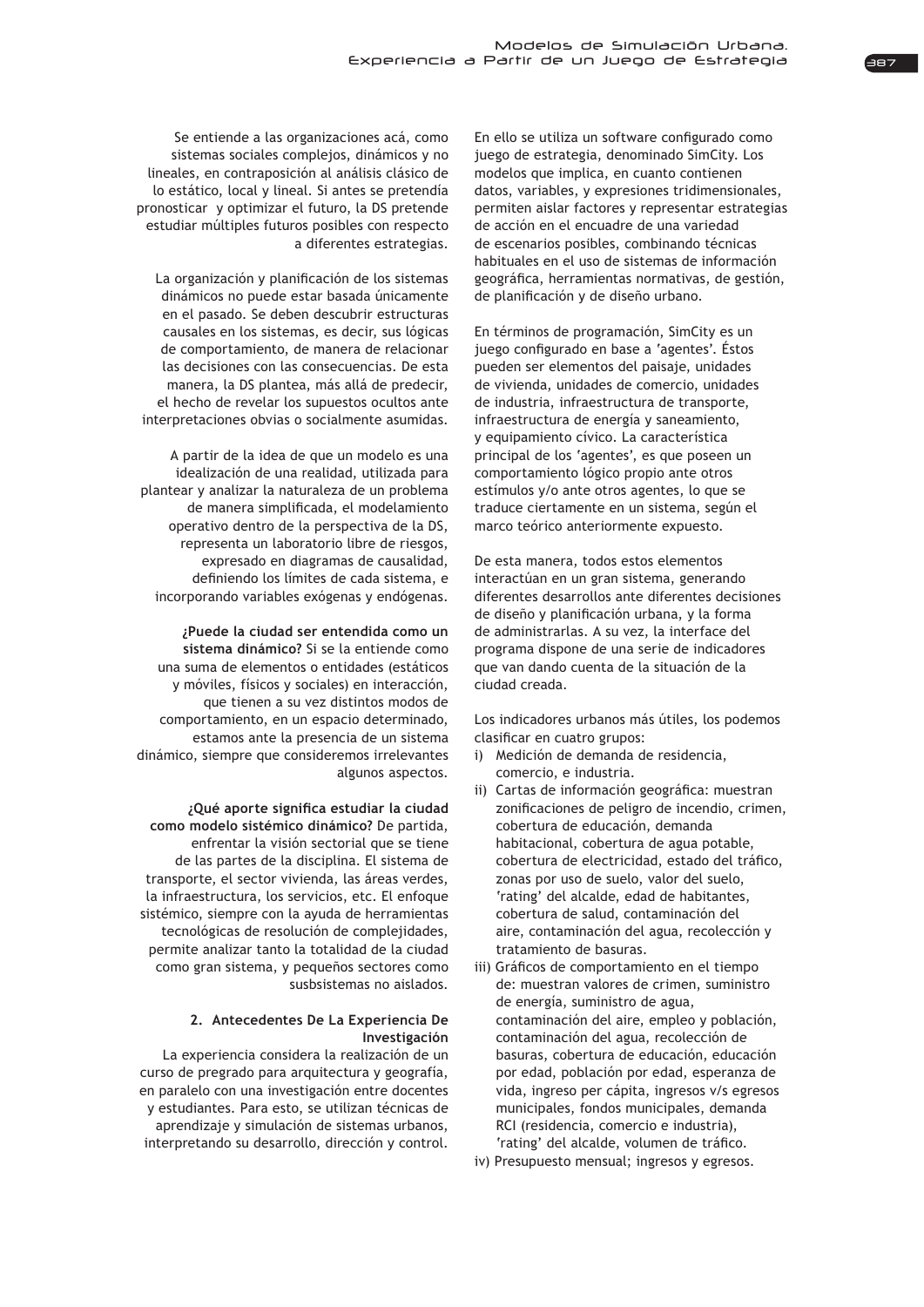#### **3. Objetivos**

Se pretende como objetivo abordar fórmulas de experimentación didáctica, que integren, mediante la aplicación de redes y sistemas, las relaciones organizacionales complejas que sustentan y dinamizan las formaciones territoriales. Asimismo, identificar las causas, los principios teóricos, las motivaciones ideológicas y los demás estímulos que propulsan, configuran y articulan los elementos de composición socioespacial de los territorios urbanizados. Finalmente, participar en la ejercitación de métodos de intervención urbanística, cuyos procedimientos puedan ser contrastados con el accionar contemporáneo.

#### **4. Metodología**

La metodología del curso, consideró tres etapas teóricas:

i) la ciudad como sistema dinámico, ii) sistemas y subsistemas; construcciones ideológicas de los modelos, y iii) estrategias de diseño, gestión y planificación urbana. A su vez, se realizaron tres etapas experimentales: i) introducción a SimCity, experimentación y descubrimiento de modelos, ii) trabajo en subsistemas, y iii) modelamiento y simulación de problemas urbanos.

En términos de generación de productos de investigación, se encargó un primer trabajo en el cual se trabaje un problema de investigación y se modelen sus relaciones estructurales en función de dilucidar puntos críticos de posible intervención y/o simulación.

En segunda instancia, se encargó tomar el problema de investigación del primer trabajo y modelar sus relaciones estructurales en la plataforma SimCity, en función de visualizar posibles consecuencias ante diversas intervenciones de diseño urbano. Más que llegar a la mejor solución, lo que interesaba en este caso era la investigación en torno al proceso de toma de decisiones, los efectos que acarrea cada una, la comprensión multicausal de los procesos  $urbanos$ ,  $v$  las conclusiones que pueden emanar para alimentar la teoría. Para documentar dichos procesos, cada clase se registraban las situaciones iniciales, los pasos de intervención y las situaciones finales, mediante los indicadores que posee el software y las imágenes de la configuración urbana que adquiría el modelo de ciudad creada.

# **5. Exposición De Trabajos**

**Miguel Aguilera, estudiante de arquitectura Objetivo:** Poner a prueba la localización de equipamientos de salud y educación en dos zonas de una ciudad, a través del manejo de los radios de atención de cada centro, de manera de registrar cómo afectan el valor de suelo, la demanda de residencia y el acceso a éstos servicios.

Situación inicial: Ciudad de 200.000 habitantes, con equipamientos de salud y educación distribuidos homogéneamente. Intervención 1: Reorganización de los centros de salud en función de zonas de alta densidad. Efecto 1: Reorganización de la ocupación residencial. Se despejan sus principales variables; radios de acción y capacidad de atención.

**Intervención 2:** Eliminación de cobertura de salud y educación por completo.

Efecto 2: Abandono lento y generalizado de la ciudad.

Intervención 3: Redistribución y concentración de equipamientos en dos zonas que antes no tenían buena cobertura.

Situación final: Valor de suelo no sufre cambio drástico. Fuerte desarrollo del comercio y vivienda de alto estándar en zonas bien equipadas. Abandono residencial en zonas no equipadas.

#### **Sebastián Vivero, estudiante de geografía**

**Objetivo:** Experimentar acerca de mecanismos para mejorar los niveles de contaminación de una ciudad, a través del tipo de industria y el manejo de áreas verdes.

Situación inicial: Ciudad densa con baja  $contaminac$ ión

Intervención 1: Aumento de la contaminación mediante intervenciones (cambio del uso del suelo, disminución de impuestos a industrias contaminantes y instalación de planta energéticas contaminantes).

**Efecto 1:** Disminución de población. Intervención 2: alza de impuestos a industrias contaminantes y baja de impuestos a industria limpia.

Efecto 2: Reconversión industrial, baja de contaminación, pero persisten focos. **Intervención 3:** Incorporación de biomasa en forma de plantación de árboles.

Efecto 3: No bajó contaminación. Juego no considera efecto ecológico de árboles. Intervención 4: Incorporación de áreas verdes

recreacionales (plazas y parques)

Efecto 4: Reducción de contaminación cercana, mejora de los focos.

Situación final: La ciudad mejoró sus índices de contaminación ambiental. Sin embargo, el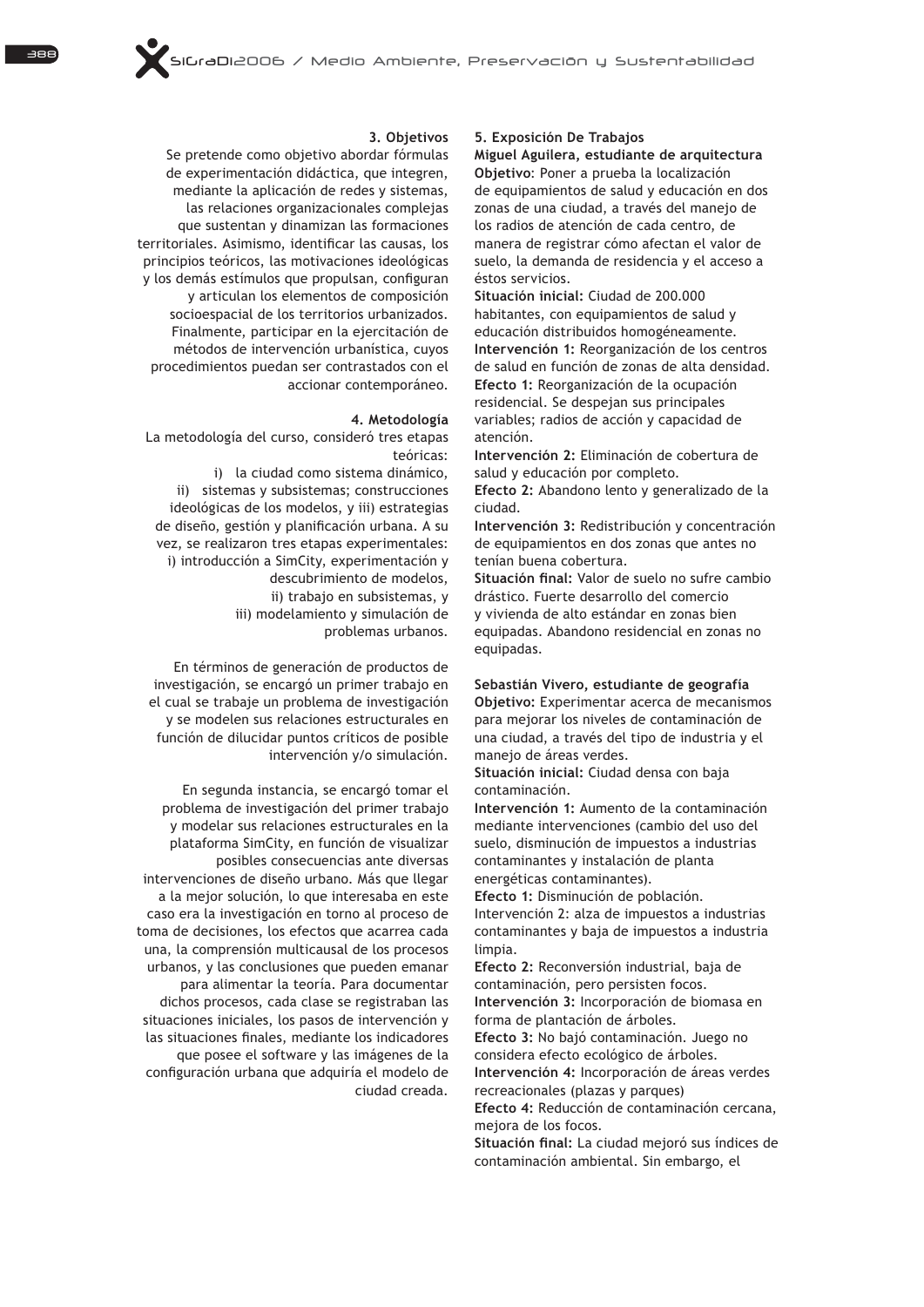

*Ejemplo 1 Miguel Aguilera.*



*Ejemplo 2 Sebastián Vivero*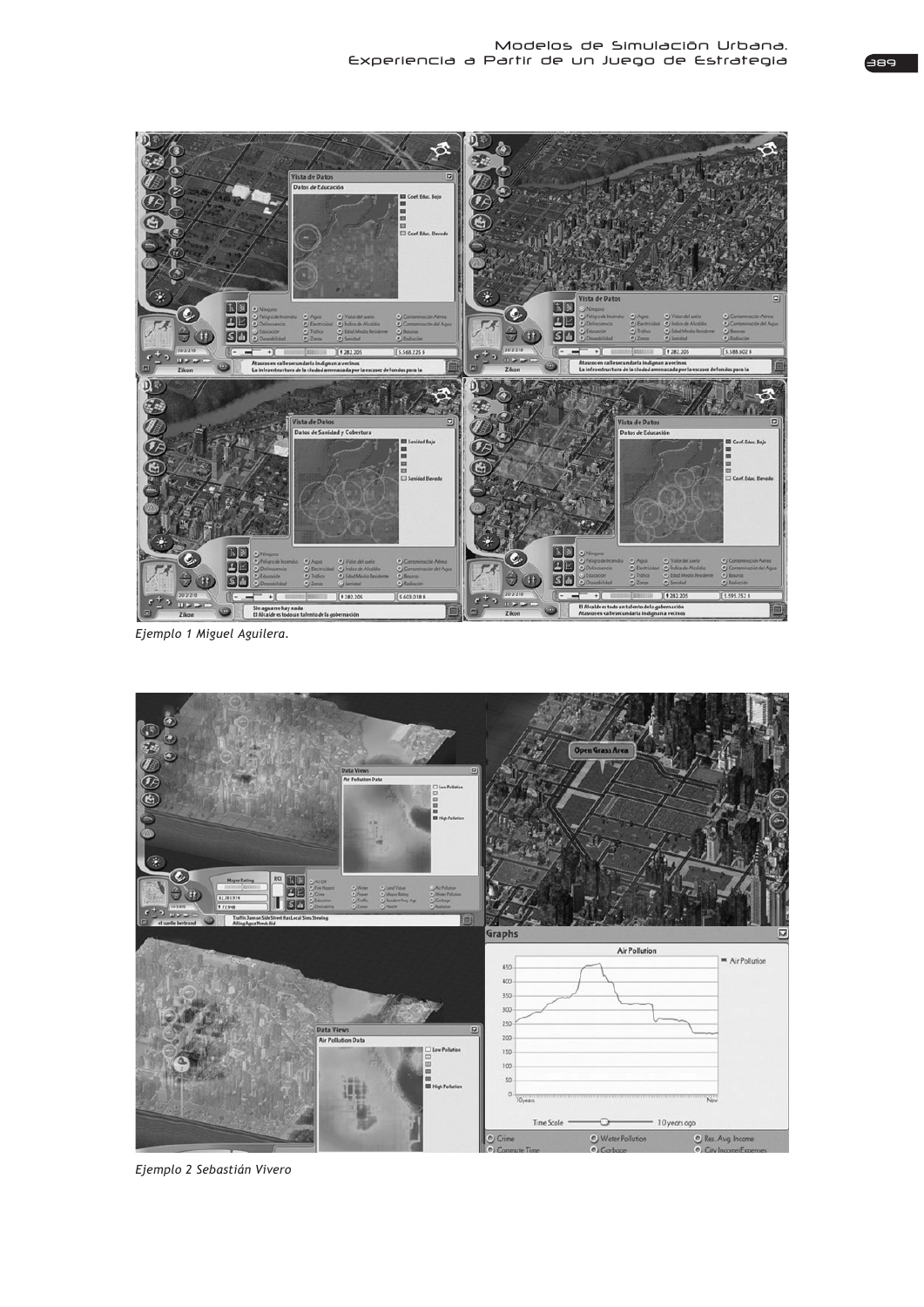resultado final provocó aumentos de cesantía, aumento en los gastos del municipio, cambios en el uso y valor del suelo, etc.

**Arturo Palma, estudiante de arquitectura 2EMHWLYR:** Poner a prueba el sustento del desarrollo de un polo urbano aislado, a través de los sistemas de transporte. Situación inicial: Un sector de ciudad sin residencias, con actividad laboral y de servicios. Otro sector aislado predominantemente residencial, con algunos servicios. **Intervención 1:** Creación de focos de desarrollo en la periferia del paño urbanizable. sumada a una red de metro que los vincule. Fundamentalmente industria, para satisfacer demanda de empleos y bienes. Efecto 1: El núcleo industrial creado no afecta ni la contaminación, ni el valor de suelo. Intervención 2: Definición de una estación periférica y una estación céntrica. **Efecto 2:** Uso del metro bastante bajo, e ineficiente. Producía pérdidas al presupuesto de la ciudad. Uso del metro se concentraba solo en habuito al ab zanas densa **Intervención 3: Potenciamiento de la estación** céntrica, e inserción de un núcleo comercial cerca de la estación periférica. Efecto 3: Subió porcentaje de uso del metro. Situación final: Los polos periféricos se

desarrollaron a ritmo lento. Para potenciar la actividad del metro, fue necesario generar polos comerciales densos en cada estación. El crear un polo de desarrollo industrial alejado de la ciudad, permitió no bajar el valor de suelo de las áreas más demandadas y satisfacer las necesidades de trabajo y bienes de consumo de la zona periférica. La conectividad del metro fue un factor primordial en el desarrollo conjunto de la ciudad y la industria, ya que era el único medio por el cual estaban unidos.

### **5. Conclusiones.**

La realización del curso, si bien tuvo inconvenientes de gestión administrativa que redundaron en la planificación de los tiempos de exposición teórico y experimental, tuvo una muy buena acogida por parte de los estudiantes, como método de aprendizaje, de investigación y por la interdisciplinariedad del planteamiento.

La experiencia sostiene el incentivo particular que representa el enseñar y aprender modelos de simulación sistémico-dinámicos a partir de un juego de estrategia. En un principio, parecía extraño enfrentar la dinámica urbana con un juego, pero luego, la complejidad y la elaboración conceptual en torno a éste, resultó muy atractiva y novedosa. La experimentación con modelos causales y con el juego, generó en



*Ejemplo 3 Arturo Palma*